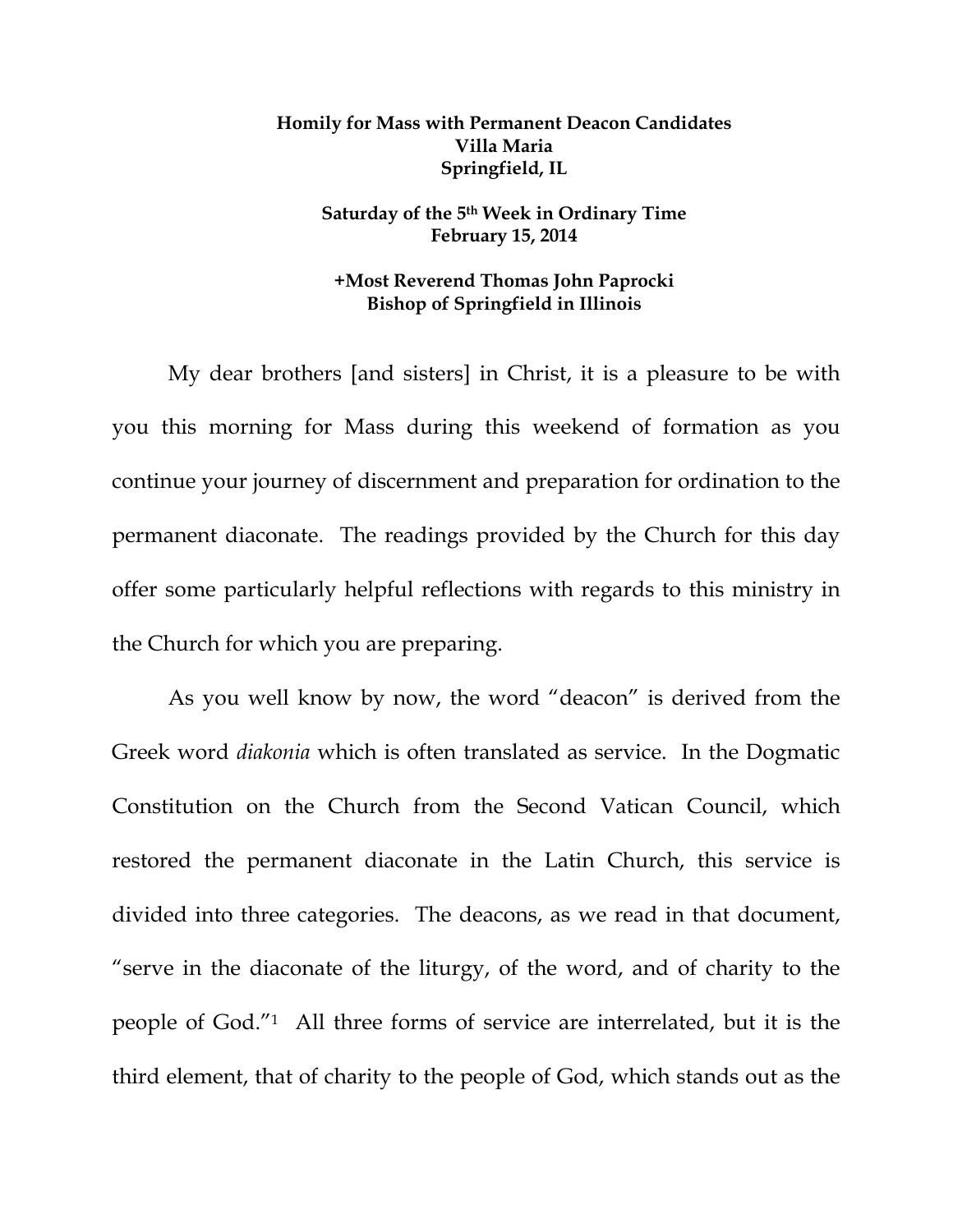initiating reason for the diaconate, as seen in the beginning of the sixth chapter of the Acts of the Apostles where seven men are chosen to assist in the daily distribution to the widows.2 This ministry of charity is closely related to the Gospel passage that we just heard from the Gospel of St. Mark.

In this account of the feeding of the four thousand, in addition to witnessing the great power of God in providing for the hungry crowd, we also are invited to reflect on the manner in which Christ accomplishes this great miracle. After giving thanks and breaking the seven loaves of bread, the Gospel says that He "gave them to his disciples to distribute" (Mark 8:6). This is an important point in this passage because it highlights how God often accomplishes His work, relying on the cooperation of men. The work is ultimately His, but He has allowed us to share in His work of service to His people.

The ministry of service in which the deacon engages must always be understood in this context or cooperation with Christ. All Christians, by virtue of their Baptism, are called to the work of charity, but the deacons share in this ministry of service in a very unique way in which, through the Sacrament of Holy Orders, they are more closely configured to Christ and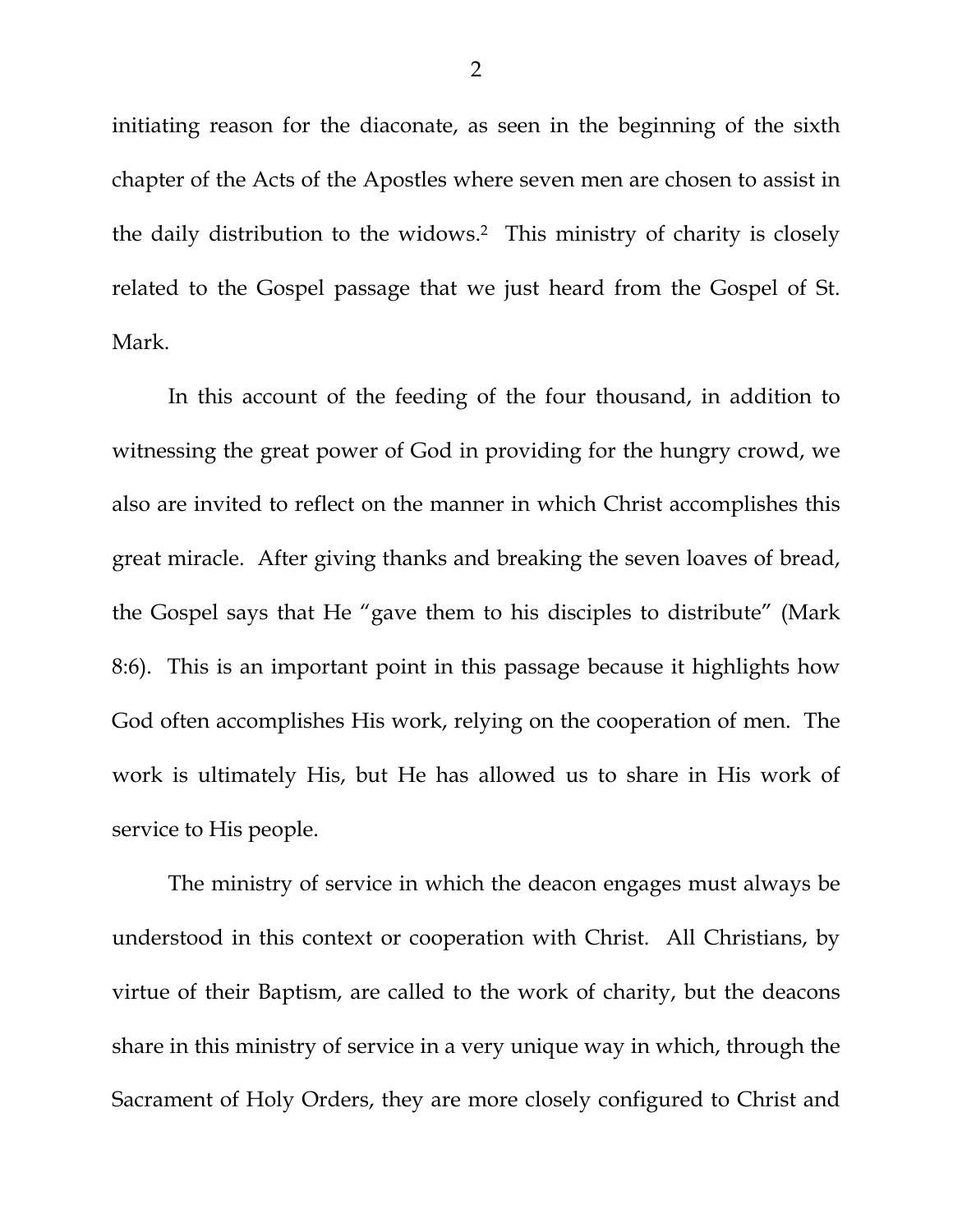participate in His ministry of service in a fuller way than the rest of the lay faithful. With this greater responsibility comes a greater expectation that the man being ordained a deacon to share in that work is to have a deep relationship with Christ in whose name he ministers. By giving serious attention to the spiritual pillar of formation now, rooting your entire life in Christ, you will prepare yourselves well to be those humble ministers who see your work not as your own ministry, but as a sharing in *His* ministry of love for His people.

This more profound relationship with the Lord is surely also helping you to see ever more clearly that to participate in this ministry is not just the result of an attraction on your part to engage in this type of service. The diaconate is a vocation, or a calling from God who has chosen you, God-willing, to share in His ministry of service. It is God who initiates that call, not us.

In our first reading today, we hear a situation that is very much related to what we are reflecting on with regards to this call. We hear how the people of Israel had turned away from God, following their own ways instead of His. The reading points out the following with regard to their treatment of the priesthood as particularly offensive to the Lord: "Whoever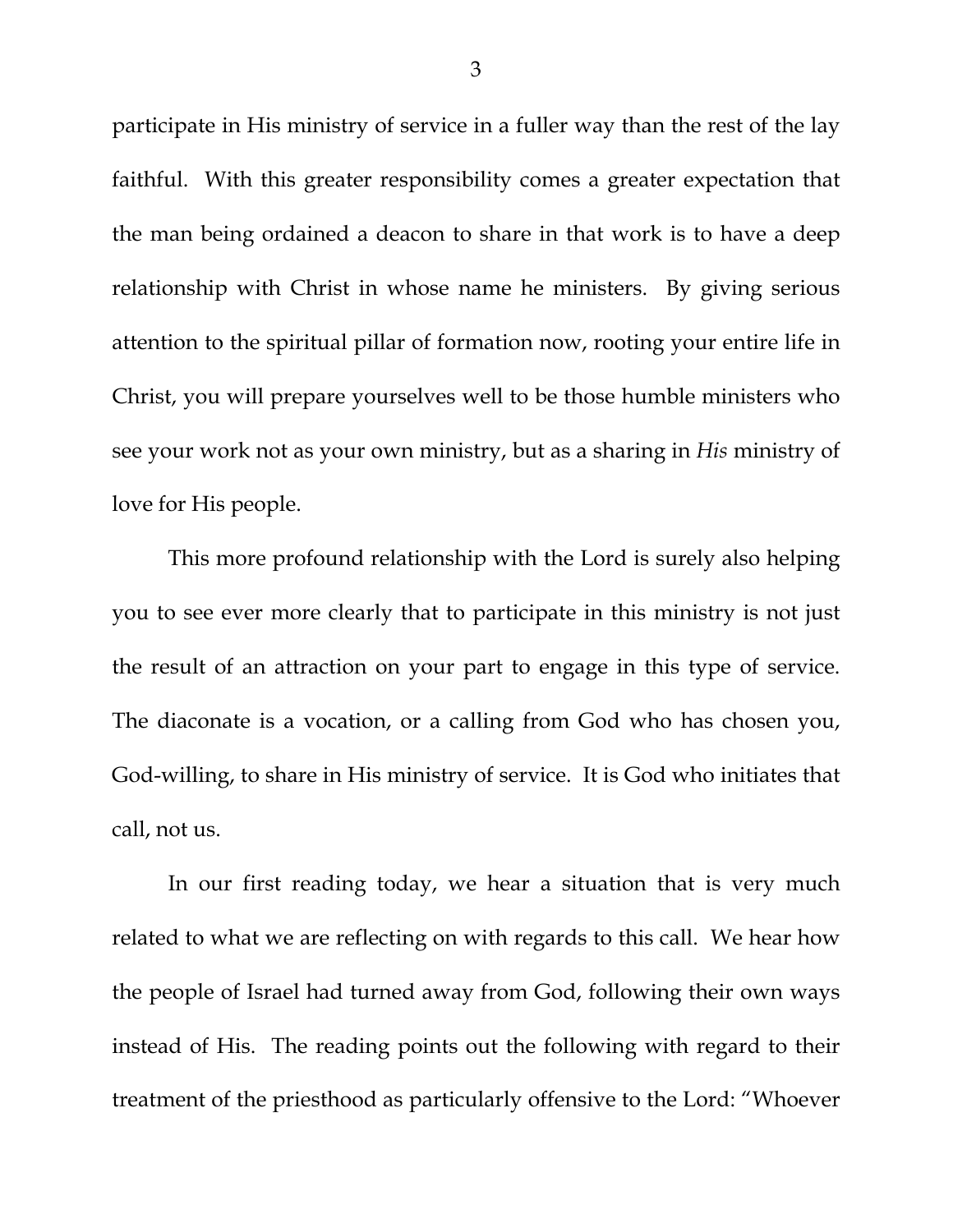desired it was consecrated and became a priest of the high places" (1 Kings 13:33). The problem here is that the people were the ones who initiated their entrance into the priesthood apart from God's will which stated that only the people of the tribe of Levi were fit to serve as priests. They let their will overshadow the will of God and thus cut themselves from Him.

Particularly when it comes to the Sacrament of Holy Orders, nobody has the right to demand this sacrament. One is not ordained simply because he desires to become a deacon. This is not, of course, to say that the desire to serve in the ministry of a deacon is bad. This desire is indeed a good thing and a positive indication that God may be calling you to serve the Church in this way. That desire, however, must always submit to the will of God, expressed specifically through the Church who is responsible for confirming the authenticity of such a call.

An important part of your ongoing formation in preparation for ordination is to continue to discern whether God has called you to this. Given that you are more than halfway through your formation, it is a positive sign pointing more and more toward the genuine nature of that call. Even after that call has been confirmed by the Church in calling you to Holy Orders, it is helpful for you to regularly remind yourselves that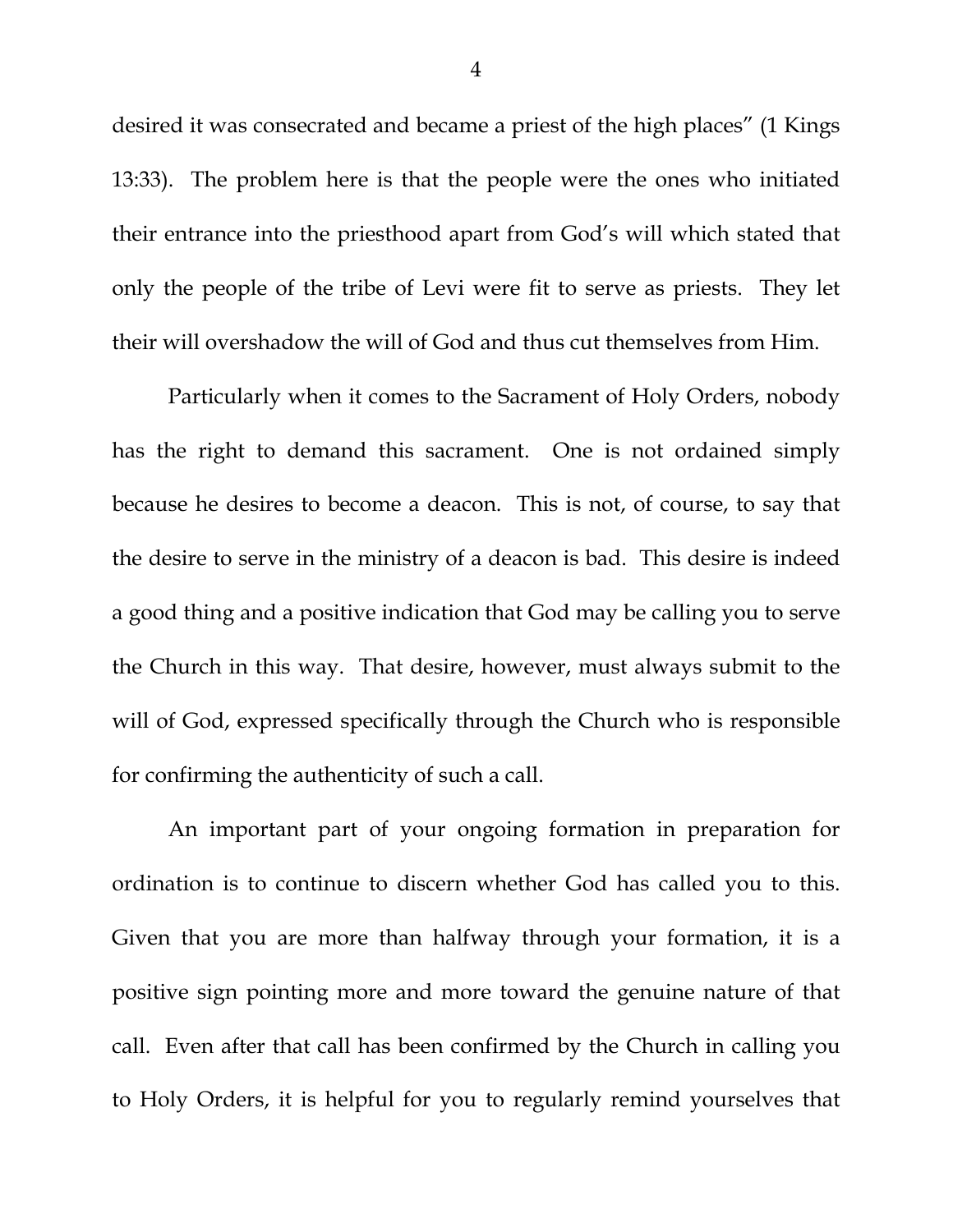your ministry is not our own, but that it is a participation in His ministry, a participation which He invites us to share in for His greater glory and the building up of the Church.

I would like to express my gratitude and encouragement to each of you for your commitment as you continue your formation. The ministry of the deacon is exercised in communion with me as the bishop of this diocese, along with the priests who work most closely with me in my role of shepherding the flock entrusted to me. The three classes of deacons who have been ordained ahead of you are doing important work in our parishes and I have no doubt that the gifts you bring will be equally beneficial to the faithful of our diocese.

As we continue this Mass, we focus our attention on Christ who is about to come to us in the Eucharist. May our reception of His Body and Blood today draw us into that deeper relationship with Him who is to be at the heart of all that we are and all that we do. May our lives be ever more conformed to His life so that we may become more effective instruments of His love and service to His Church and to the world as we await His return in glory.

May God give us this grace. Amen.